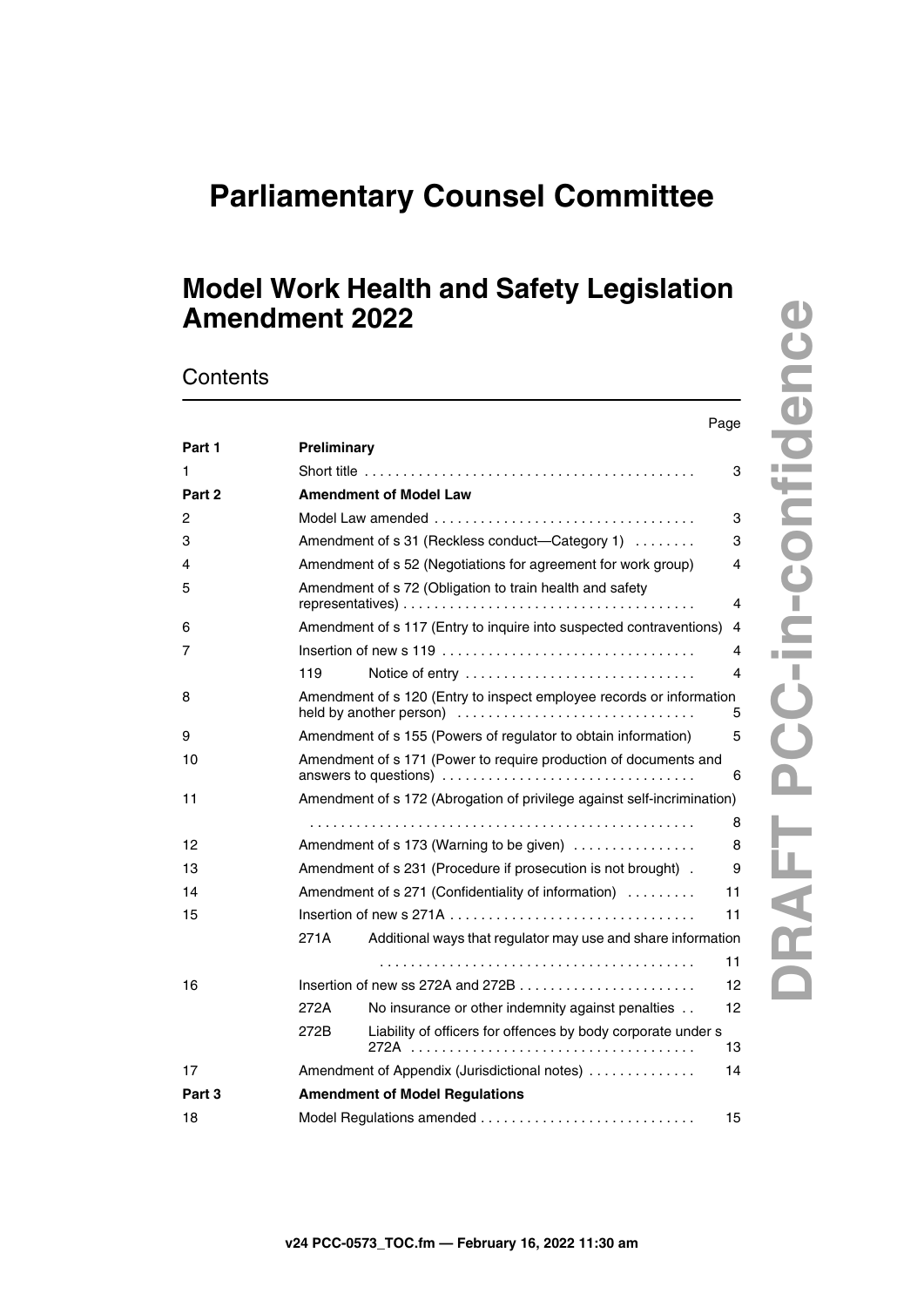| Model Work Health and Safety Legislation Amendment 2022 |  |
|---------------------------------------------------------|--|
|---------------------------------------------------------|--|

### **Contents** [19](#page-14-4) [Amendment of r 5 \(Definitions\) . . . . . . . . . . . . . . . . . . . . . . . . . . 15](#page-14-5) [20](#page-15-0) [Amendment of r 15 \(References to standards\) . . . . . . . . . . . . . . 16](#page-15-1) [21](#page-15-2) [Amendment of r 28 \(Additional requirements—entry under section 117\)](#page-15-3)  . . . . . . . . . . . . . . . . . . . . . . . . . . . . . . . . . . . . . . . . . . . . . . . . . . . 16 [22](#page-16-0) [Omission of r 28A \(Exemption certificate—entry without notice under](#page-16-1)  [section 117\) . . . . . . . . . . . . . . . . . . . . . . . . . . . . . . . . . . . . . . . . . 17](#page-16-1) [23](#page-16-2) [Insertion of new ch 3, pt 3.2, div 11 . . . . . . . . . . . . . . . . . . . . . . . 17](#page-16-3) [Division 11](#page-16-4) [Psychosocial risks](#page-16-5) [55A](#page-16-6) [Meaning of psychosocial hazard . . . . . . . . . . . . . . . . 17](#page-16-7) [55B](#page-16-8) [Meaning of psychosocial risk . . . . . . . . . . . . . . . . . . 17](#page-16-9) [55C](#page-16-10) [Managing psychosocial risks . . . . . . . . . . . . . . . . . . . 17](#page-16-11) [55D](#page-17-0) [Control measures . . . . . . . . . . . . . . . . . . . . . . . . . . . 18](#page-17-1) [24](#page-18-0) [Amendment of r 238 \(Operation of amusement devices and passenger](#page-18-1)  [ropeways\) . . . . . . . . . . . . . . . . . . . . . . . . . . . . . . . . . . . . . . . . . . 19](#page-18-1) [25](#page-18-2) [Amendment of r 242 \(Log book and manuals for amusement devices\)](#page-18-3) . . . . . . . . . . . . . . . . . . . . . . . . . . . . . . . . . . . . . . . . . . . . . . . . . . 19 [26](#page-21-0) Amendment of r 702 (Confidentiality of information—exception relating<br>22 administration or enforcement of other laws) administration or enforcement of other laws) ............... [27](#page-21-2) **Amendment of Appendix (Jurisdictional notes)** . . . . . . . . . . . . . 22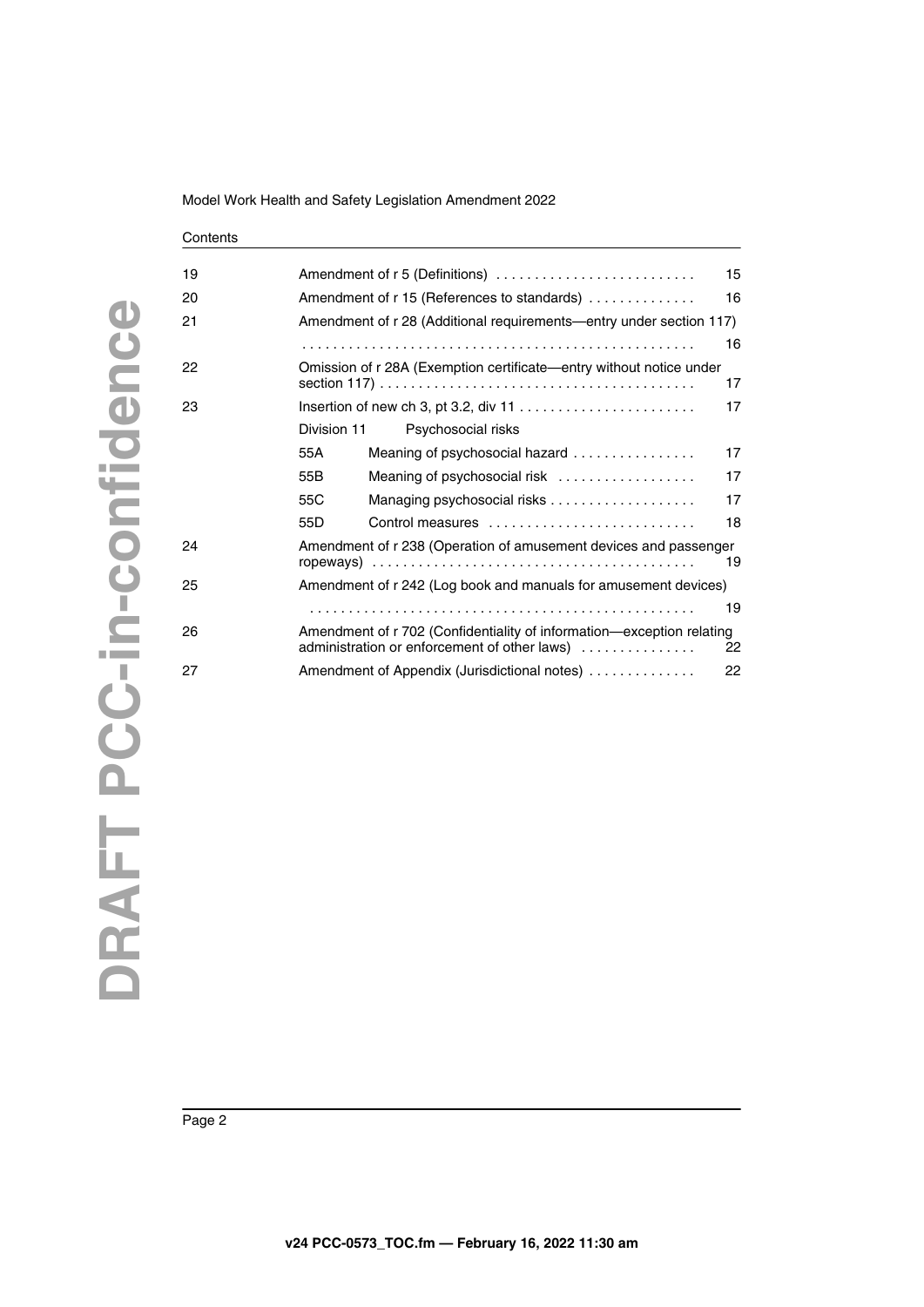<span id="page-2-1"></span>Model Work Health and Safety Legislation Amendment 2022 Part 1 Preliminary

[s 1]

## <span id="page-2-0"></span>**Part 1** Preliminary

### <span id="page-2-2"></span>**1 Short title**

<span id="page-2-5"></span><span id="page-2-3"></span>These model provisions are the *Model Work Health and Safety Legislation Amendment 2022*.

## <span id="page-2-4"></span>**Part 2 Amendment of Model Law**

### <span id="page-2-6"></span>**2 Model Law amended**

<span id="page-2-7"></span>This part amends the *Model Work Health and Safety Bill*.

### <span id="page-2-8"></span>**3 Amendment of s 31 (Reckless conduct—Category 1)**

<span id="page-2-9"></span>(1) Section 31, heading—

*omit, insert—*

### **31 Gross negligence or reckless conduct—Category 1**

(2) Section  $31(1)(c)$ —

*omit, insert—*

- (c) the person:
	- (i) engages in the conduct with gross negligence; or
	- (ii) is reckless as to the risk to an individual of death or serious injury or illness.
- (3) Section 31(1)—

*insert—*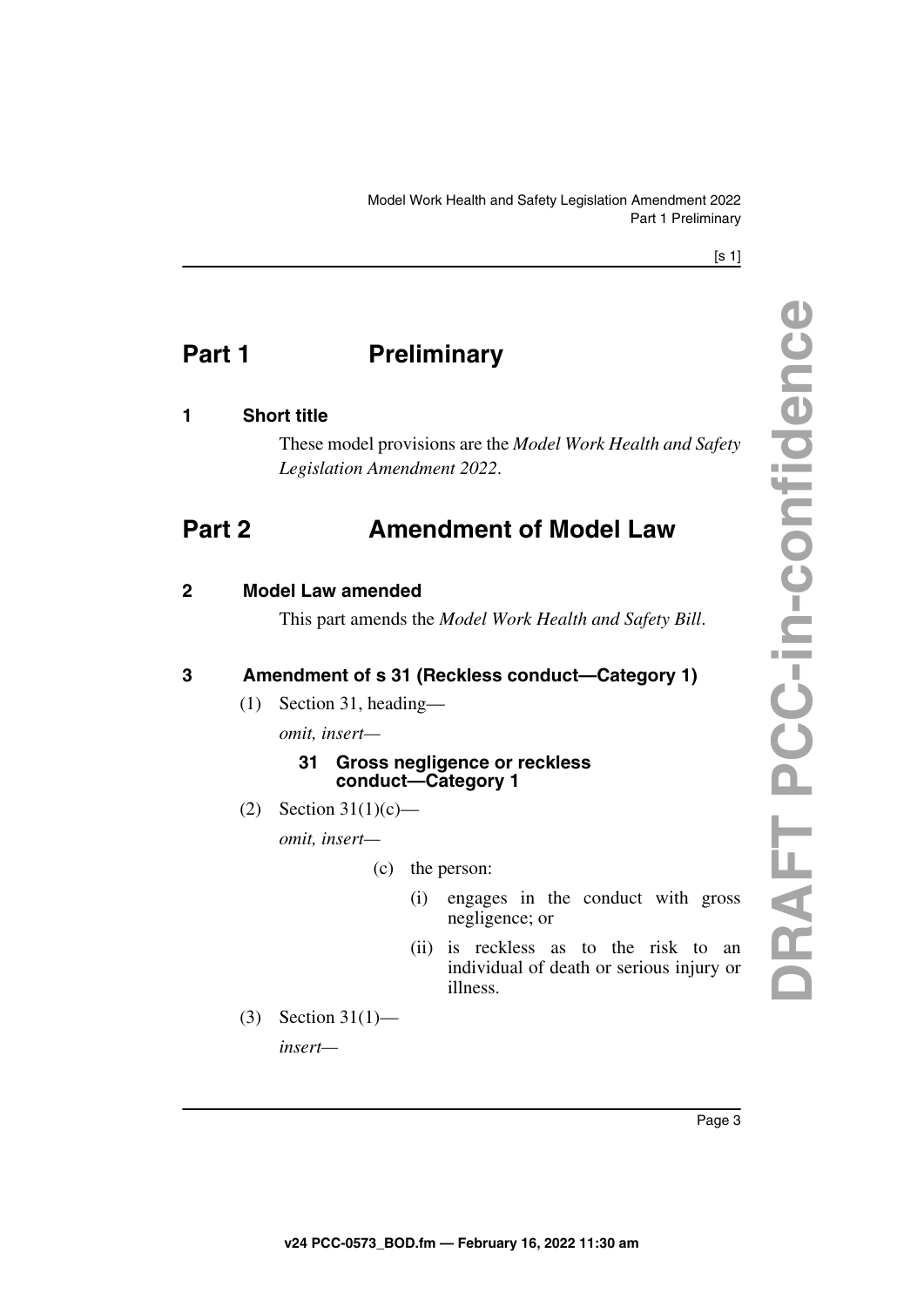$[s 4]$ 

**Note**

See the jurisdictional note in the Appendix.

### <span id="page-3-1"></span><span id="page-3-0"></span>**4 Amendment of s 52 (Negotiations for agreement for work group)**

Section  $52(1)(b)$ , 'will'—

*omit, insert—*

are proposed to

### <span id="page-3-2"></span>**5 Amendment of s 72 (Obligation to train health and safety representatives)**

<span id="page-3-3"></span>(1) Section  $72(1)(c)$ —

*omit, insert—*

(c) chosen by the health and safety representative.

(2) Section 72(5), 'as to the matters set out in subsections  $(1)(c)$ and  $(2)$ <sup>'</sup> $-$ 

*omit, insert—*

about a matter mentioned in subsection (2)

### <span id="page-3-5"></span><span id="page-3-4"></span>**6 Amendment of s 117 (Entry to inquire into suspected contraventions)**

Section 117(3) to (8) *omit.*

### <span id="page-3-6"></span>**7 Insertion of new s 119**

<span id="page-3-7"></span>After section 118—

*insert—*

### <span id="page-3-9"></span><span id="page-3-8"></span>**119 Notice of entry**

(1) A WHS entry permit holder must, as soon as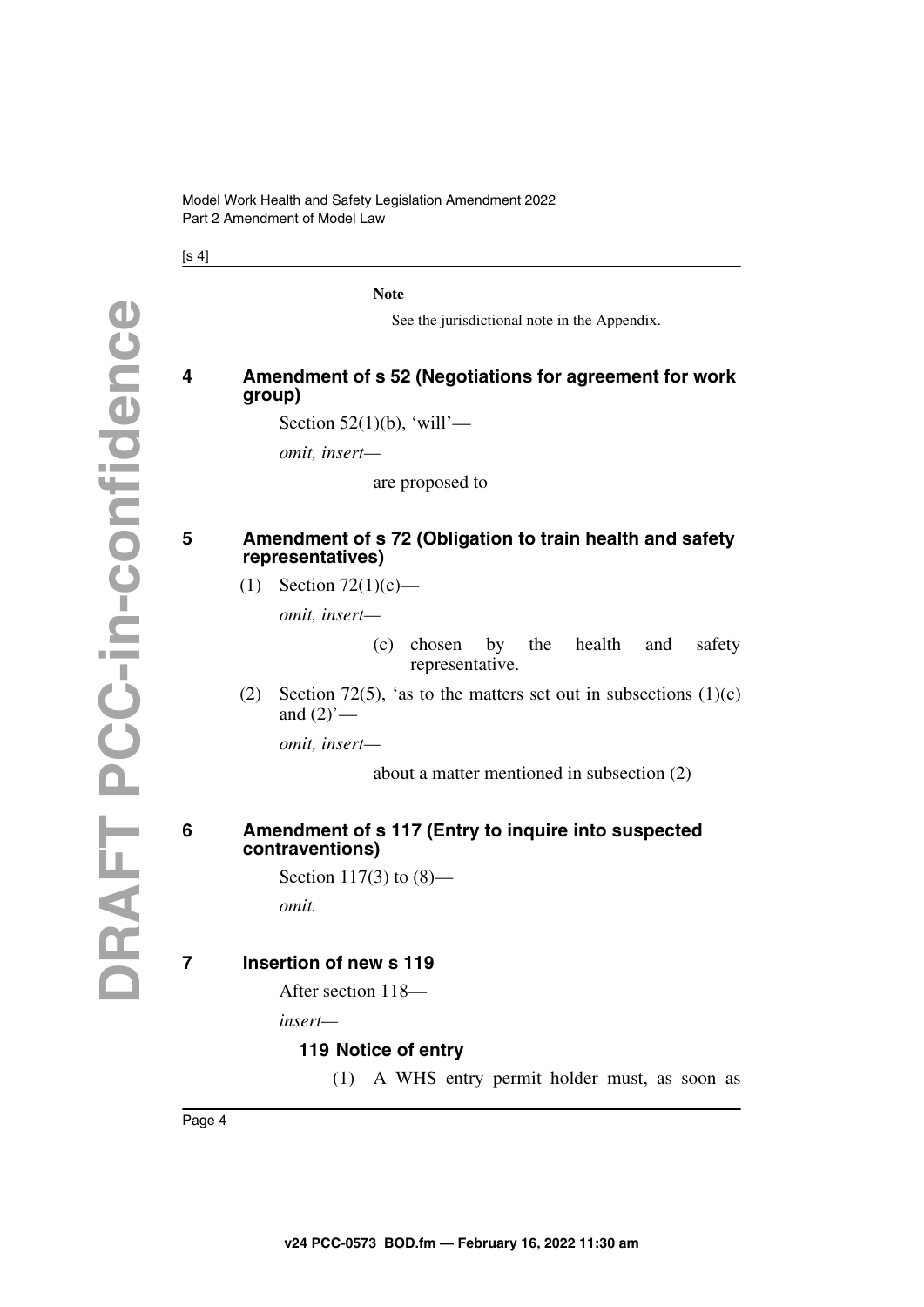#### [s 8]

practicable after entering a workplace under this Division, give notice of the entry and the suspected contravention, in accordance with the regulations, to:

- (a) the relevant person conducting a business or undertaking; and
- (b) the person with management or control of the workplace.
- (2) Subsection (1) does not apply if to give the notice would:
	- (a) defeat the purpose of the entry to the workplace; or
	- (b) unreasonably delay the WHS entry permit holder in an urgent case.
- (3) Subsection (1) does not apply to an entry to a workplace under this Division to inspect or make copies of documents referred to in section 120.

### **Note**

See the jurisdictional note in the Appendix.

### <span id="page-4-1"></span><span id="page-4-0"></span>**8 Amendment of s 120 (Entry to inspect employee records or information held by another person)**

Section 120(1), 'section 117(1) and  $(2)$ '—

*omit, insert—*

section 117

### <span id="page-4-3"></span><span id="page-4-2"></span>**9 Amendment of s 155 (Powers of regulator to obtain information)**

(1) Section 155, after subsection (2)—

*insert—*

(2A) The notice may be served in any way that a notice may be issued or given under section 209.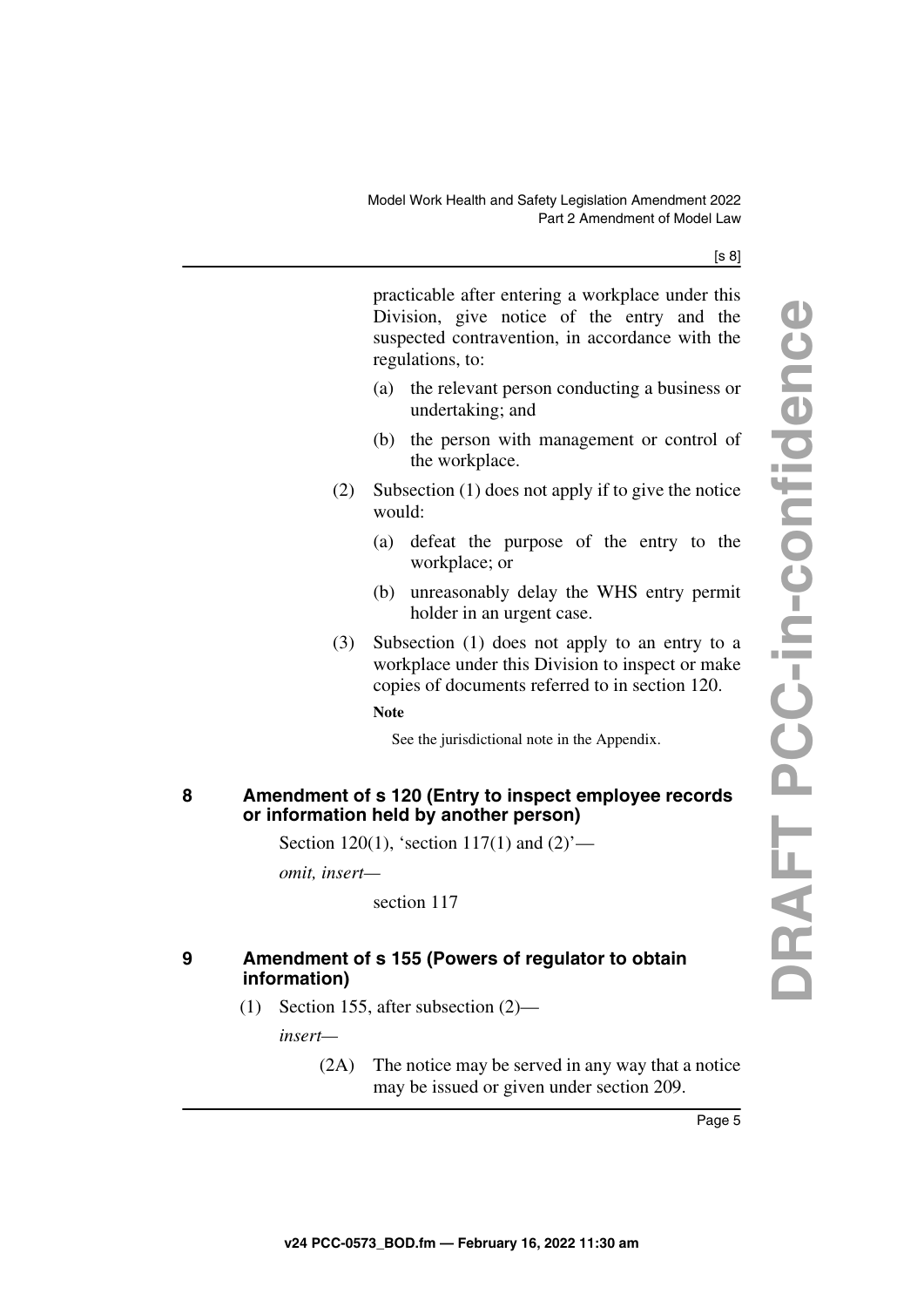[s 10]

(2) Section 155(3)(b)—

*omit, insert—*

- (b) contain a statement to the effect that it is an offence to refuse or fail to comply with the requirement without reasonable excuse; and
- (3) Section 155, after subsection (7)—

*insert—*

- (8) A notice may be served on a person under this section even though:
	- (a) the person is outside the State; or
	- (b) the notice relates to information, documents or evidence:
		- (i) outside the State; or
		- (ii) relating to a matter happening outside the State.

### <span id="page-5-1"></span><span id="page-5-0"></span>**10 Amendment of s 171 (Power to require production of documents and answers to questions)**

(1) Section 171(1), after 'may'—

*insert—*

, while the inspector is at the workplace

(2) Section 171(1)(b)—

*omit, insert—*

- (b) require a person who has custody of, or access to, a document mentioned in paragraph (a) to produce the document to the inspector; or
- (3) Section 171, after subsection (2)—

*insert—*

(2A) Also, within 30 days after the day an inspector enters a workplace under this Division, the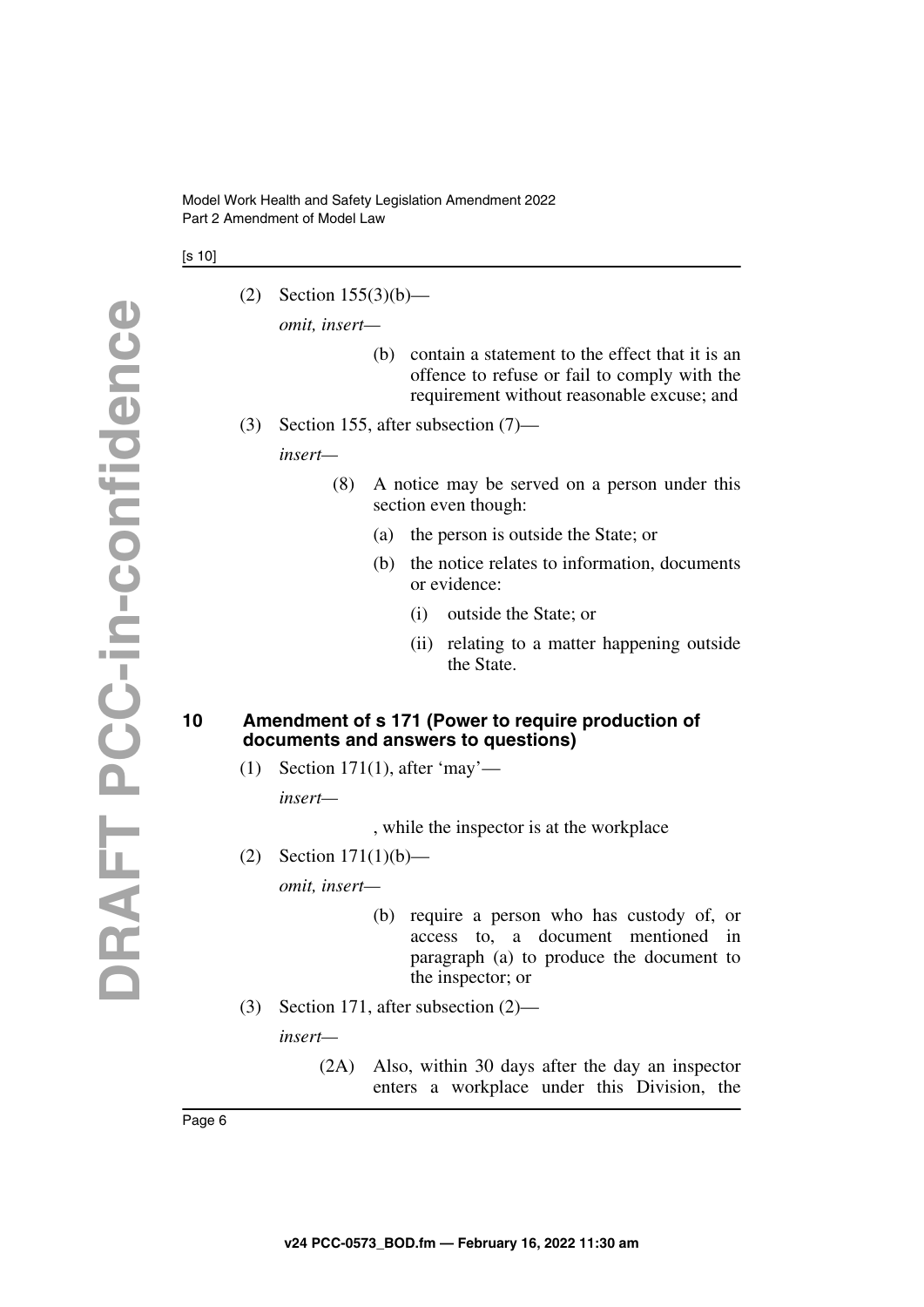#### [s 10]

inspector or another inspector may give a written notice to a person:

- (a) requiring the person, if the person has custody of, or access to, a specified document, to produce the document to the inspector within a specified period; or
- (b) requiring the person to give written answers to specified questions within a specified period; or
- (c) requiring the person to:
	- (i) attend before the inspector at a specified time and place and answer any questions put by the inspector; or
	- (ii) attend before the inspector at a specified time, by audiovisual link or audio link, and answer any questions put by the inspector.
- (2B) If a requirement is made of a person under subsection  $(2A)(c)(i)$  to attend before the inspector in person:
	- (a) the person may ask to attend before the inspector by audiovisual link or audio link instead; and
	- (b) the inspector must agree to the request if it would be reasonable in the circumstances.
- (2C) If a requirement is made of a person under subsection  $(2A)(c)(ii)$  to attend before the inspector by audiovisual link or audio link:
	- (a) the person may ask to attend before the inspector in person instead; and
	- (b) the inspector must agree to the request if it would be reasonable in the circumstances.
- (2D) A requirement under subsection (2A) may only relate to a document or question relevant to the

DRAFT PCC-in-confidence **DRAFT PCC-in-confidence**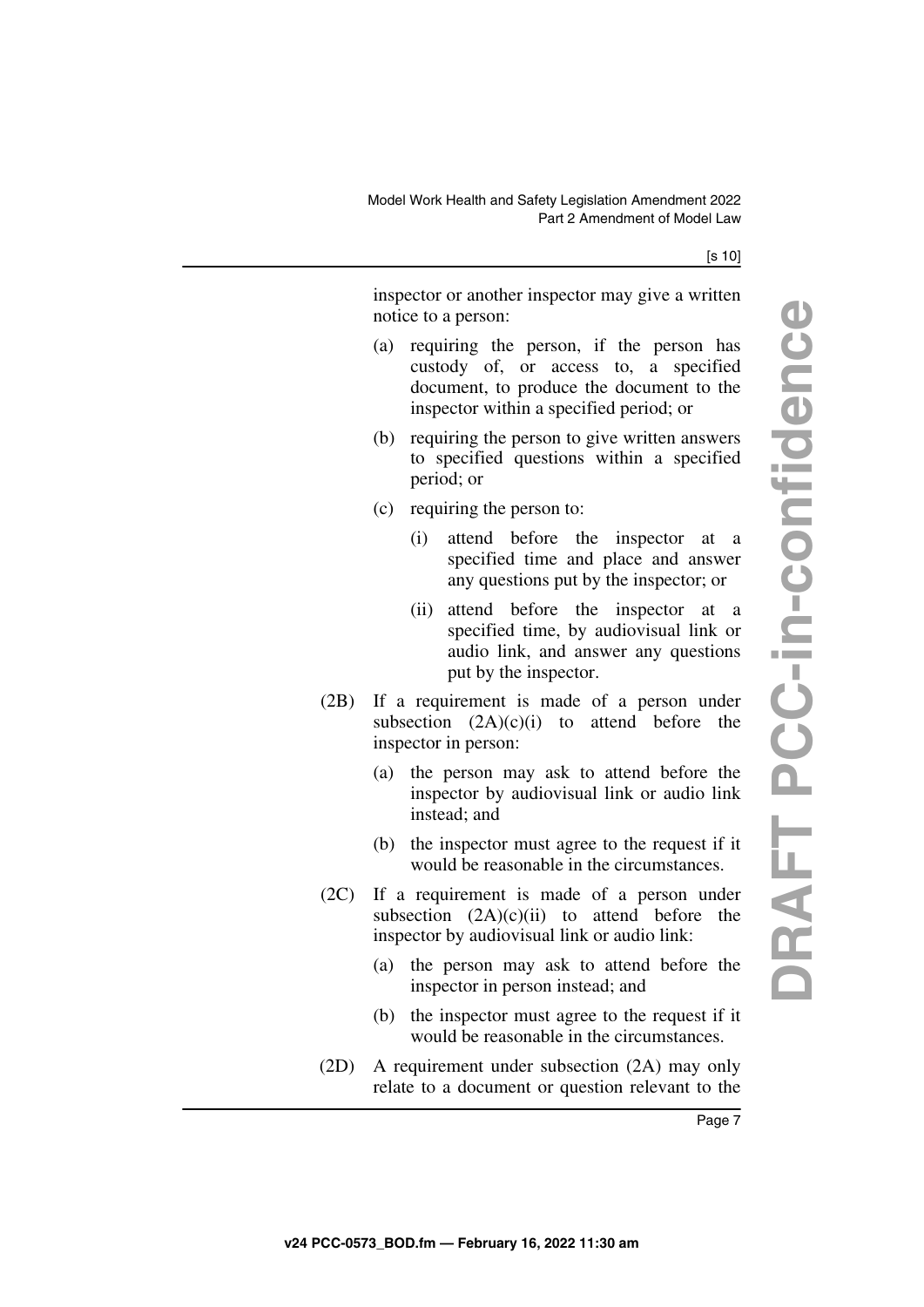[s 11]

purpose for which the workplace was entered.

- (2E) A notice under subsection (2A) may be served in any way that a notice may be issued or given under section 209.
- (4) Section 171(3), after 'subsection  $(1)(c)$ '—

*insert—*

or  $(2A)(c)$ 

### <span id="page-7-1"></span><span id="page-7-0"></span>**11 Amendment of s 172 (Abrogation of privilege against self-incrimination)**

Section 172, after subsection (2)—

*insert—*

(3) To avoid doubt, this section does not apply to answering a question or providing information or a document in response to a requirement made under a corresponding WHS law.

### <span id="page-7-2"></span>**12 Amendment of s 173 (Warning to be given)**

<span id="page-7-3"></span>(1) Section 173(1), after 'this Part'—

*insert—*

, other than by a written notice under section 171(2A),

(2) Section 173(1)(b)—

*omit, insert—*

- (b) warn the person it is an offence to refuse or fail to comply with the requirement without reasonable excuse; and
- (3) Section 173, after subsection (1)—

*insert—*

(1A) A written notice under section 171(2A) must: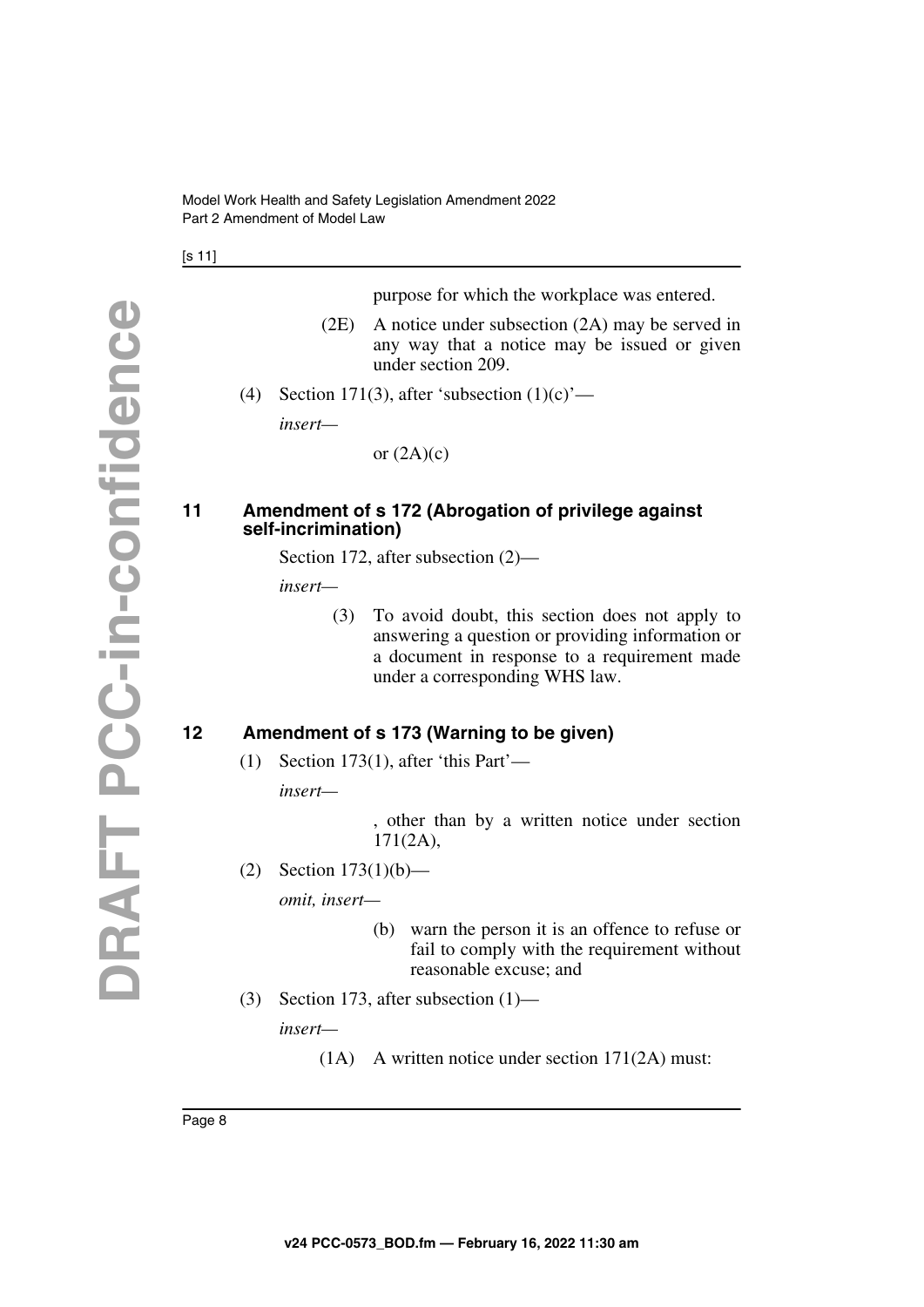#### [s 13]

- (a) state that the notice is given under section 171(2A); and
- (b) state the purpose of the entry to the workplace to which the notice relates; and
- (c) contain a statement to the effect that it is an offence to refuse or fail to comply with a requirement in the notice without reasonable excuse; and
- (d) contain a statement about the effect of sections 172 and 269; and
- (e) if the notice requires the person to attend before an inspector—state that the person may attend with a legal practitioner or other representative.
- (4) Section 173(2), after 'subsection  $(1)(c)$ '—

*insert—*

or a notice with the statement mentioned in subsection  $(1A)(d)$ 

### <span id="page-8-1"></span><span id="page-8-0"></span>**13 Amendment of s 231 (Procedure if prosecution is not brought)**

(1) Section 231(1)—

*omit, insert—*

- (1) This section applies if:
	- (a) a person:
		- (i) reasonably considers that the occurrence of an act, matter or thing constitutes a Category 1 offence or a Category 2 offence; or
		- (ii) reasonably considers, from a coronial report or the proceedings at a coronial inquiry or inquest, that a Category 1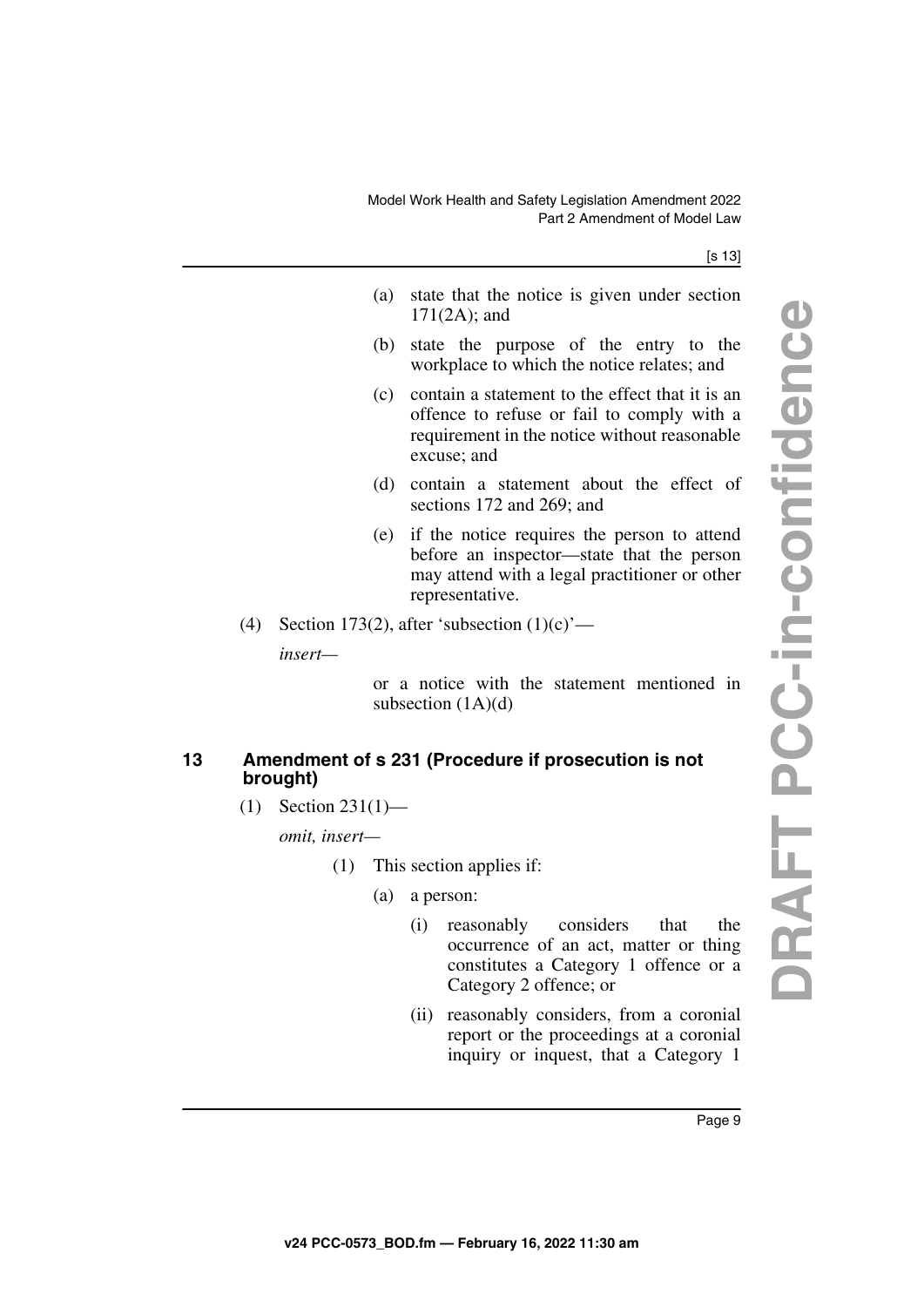[s 13]

offence or a Category 2 offence has been committed; and

- (b) no prosecution for the offence has been brought.
- (1A) The person may make a written request to the regulator that a prosecution be brought.
- (1B) The request may only be made:
	- (a) if subsection  $(1)(a)(i)$  applies—at least 6 months but not more than 18 months after the act, matter or thing occurs; or
	- (b) if subsection  $(1)(a)(ii)$  applies—within 6 months after the report is made or the inquiry or inquest ends.

#### **Note**

See section 232 in relation to the limitation period for prosecutions.

(2) Section 231, after subsection (2)—

*insert—*

- $(2A)$  If, under subsection  $(2)(a)(i)$ , the regulator advises the person that the investigation is not complete, the regulator must:
	- (a) until the investigation is complete, give the person a written update about the investigation at least every 3 months; and
	- (b) when the investigation is complete, give the person a written notice stating:
		- (i) whether a prosecution will be brought; and
		- (ii) if a prosecution will not be brought—the reasons why.
- (3) Section 231(3), after 'advises the person' *insert—*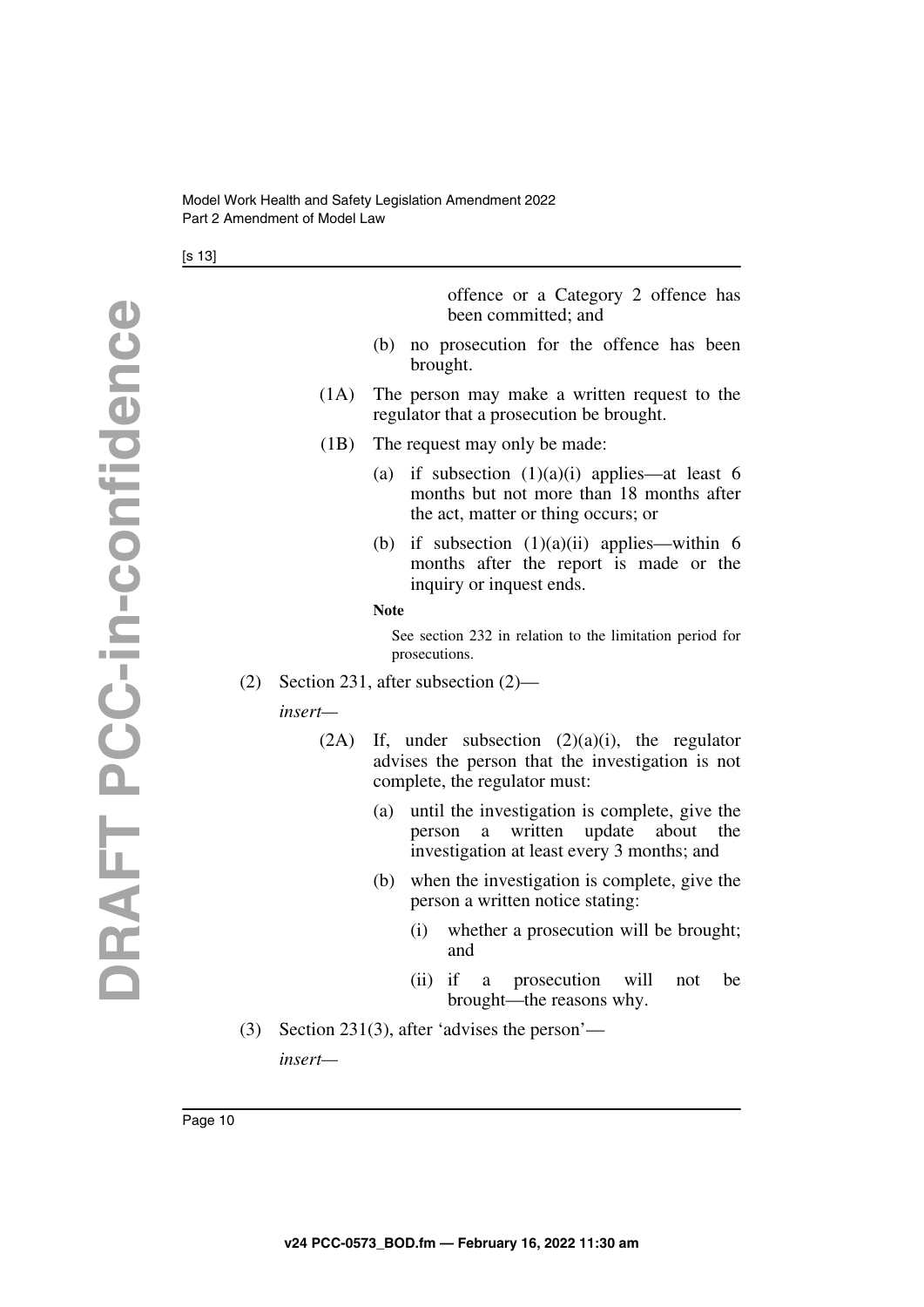[s 14]

under subsection (2) or (2A)

### <span id="page-10-0"></span>**14 Amendment of s 271 (Confidentiality of information)**

<span id="page-10-1"></span>Section 271(3)(c)—

*omit, insert—*

(c) that is authorised under section 271A; or

### <span id="page-10-2"></span>**15 Insertion of new s 271A**

<span id="page-10-3"></span>After section 271—

*insert—*

### <span id="page-10-5"></span><span id="page-10-4"></span>**271A Additional ways that regulator may use and share information**

- (1) This section applies in relation to information or a document mentioned in section 271(1).
- (2) The regulator or a person authorised by the regulator may, in the circumstances stated in subsection (3):
	- (a) disclose the information, or the contents of or information contained in the document, to any other person including a corresponding regulator; or
	- (b) give access to the document to any other person including a corresponding regulator; or
	- (c) use the information or document.
- (3) The circumstances are that the regulator reasonably believes the disclosure, access or use:
	- (a) is necessary for administering, or monitoring or enforcing compliance with, this Act; or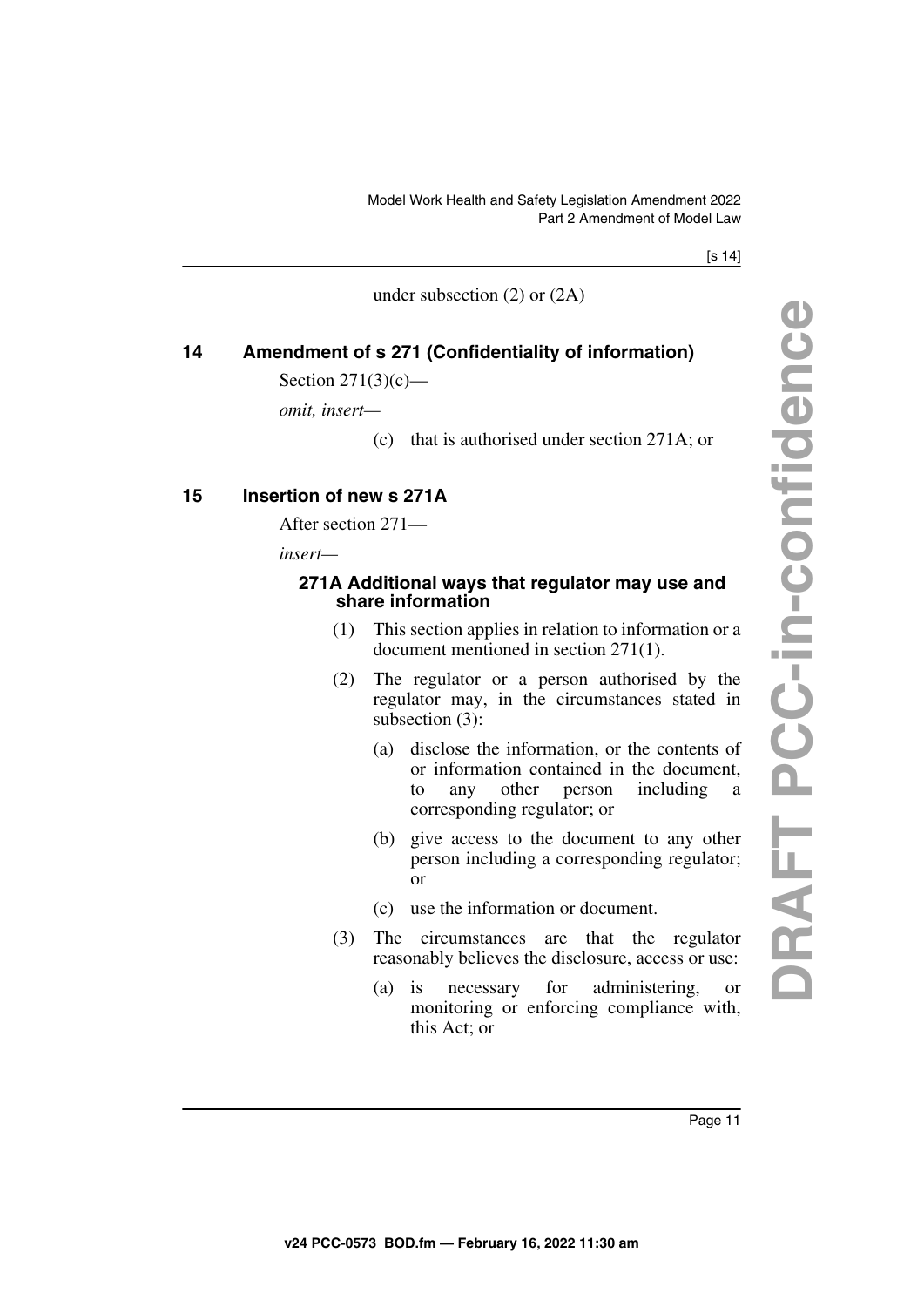[s 16]

- (b) is necessary for the administration or enforcement of another Act prescribed by the regulations; or
- (c) is necessary for the administration or enforcement of another Act or law, if the disclosure, access or use is necessary to lessen or prevent a serious risk to public health or safety; or
- (d) is necessary for the recognition of authorisations under a corresponding WHS law; or
- (f) is required for the exercise of a power or function under a corresponding WHS law.
- (4) This section does not limit the operation of section  $271(3)(a)$ , (b), (d), (e) or (f) in relation to the disclosure of information, giving of access to a document or use of information or a document by the regulator or a person authorised by the regulator.

### <span id="page-11-0"></span>**16 Insertion of new ss 272A and 272B**

<span id="page-11-1"></span>After section 272—

*insert—*

### <span id="page-11-3"></span><span id="page-11-2"></span>**272A No insurance or other indemnity against penalties**

- (1) A person must not, without reasonable excuse:
	- (a) enter into a contract of insurance or other arrangement under which the person, or another person, is purportedly covered for all or part of a liability for a monetary penalty under this Act; or
	- (b) provide insurance or a grant of indemnity for all or part of a liability for a monetary penalty under this Act; or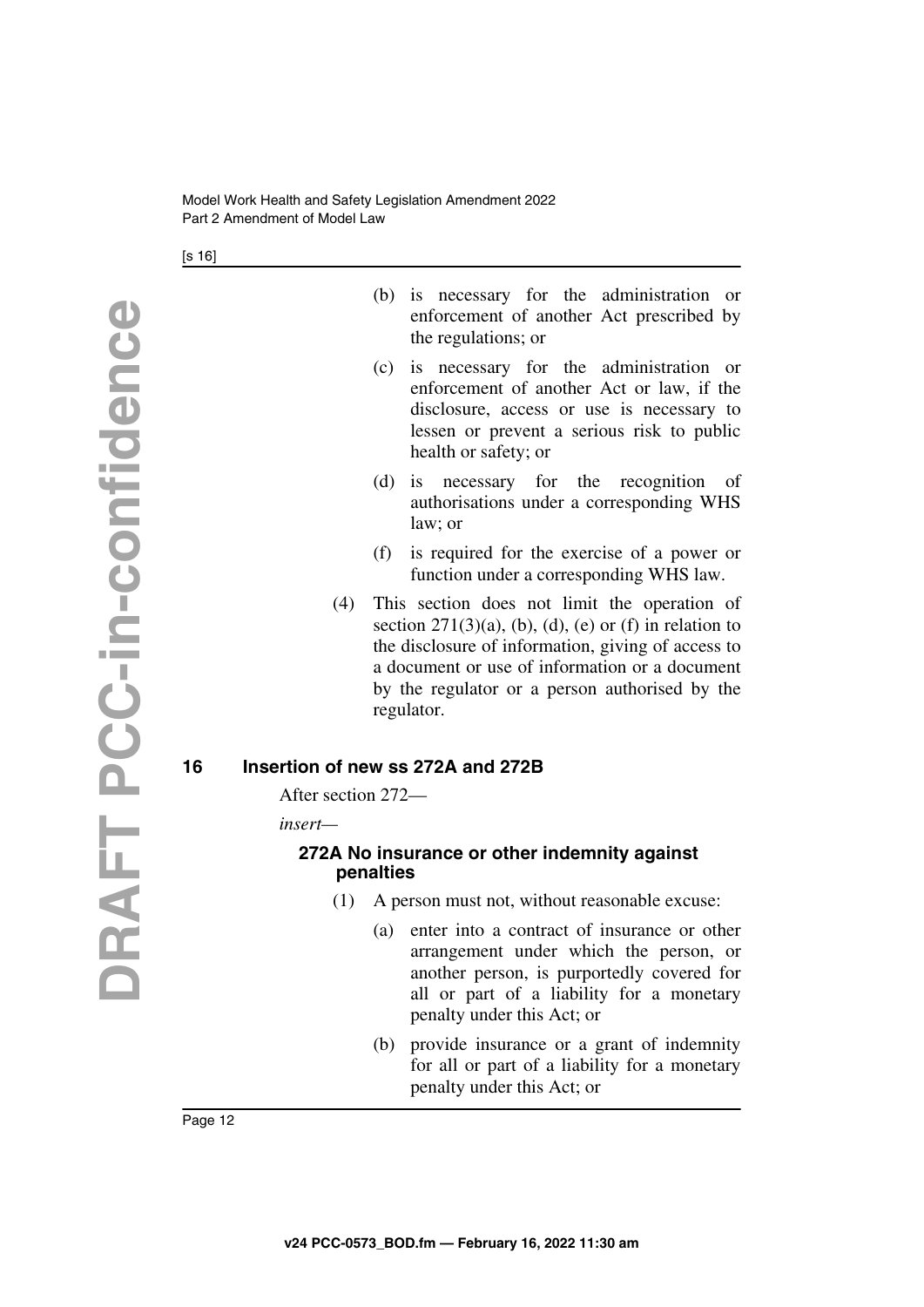#### [s 16]

(c) take the benefit of a contract of insurance, arrangement or grant of indemnity mentioned in paragraph (a) or (b).

Maximum penalty:

In the case of an offence committed by an individual—\$50 000.

In the case of an offence committed by a body corporate—\$250 000.

- (2) Subsection (1) places an evidential burden on the accused to show a reasonable excuse.
- (3) A term of a contract of insurance or other arrangement is void to the extent it purports to cover a person for all or part of a liability for a monetary penalty under this Act.

#### **Note**

See the jurisdictional note in the Appendix.

### <span id="page-12-1"></span><span id="page-12-0"></span>**272B Liability of officers for offences by body corporate under s 272A**

- (1) A person commits an offence against this section if:
	- (a) a body corporate contravenes section 272A; and
	- (b) the person is an officer of the body corporate; and
	- (c) the person is involved in the body corporate's contravention of section 272A.

Maximum penalty: \$50 000.

(2) For subsection (1)(c), section 256(2) applies as if a reference in that section to a civil penalty provision were a reference to section 272A.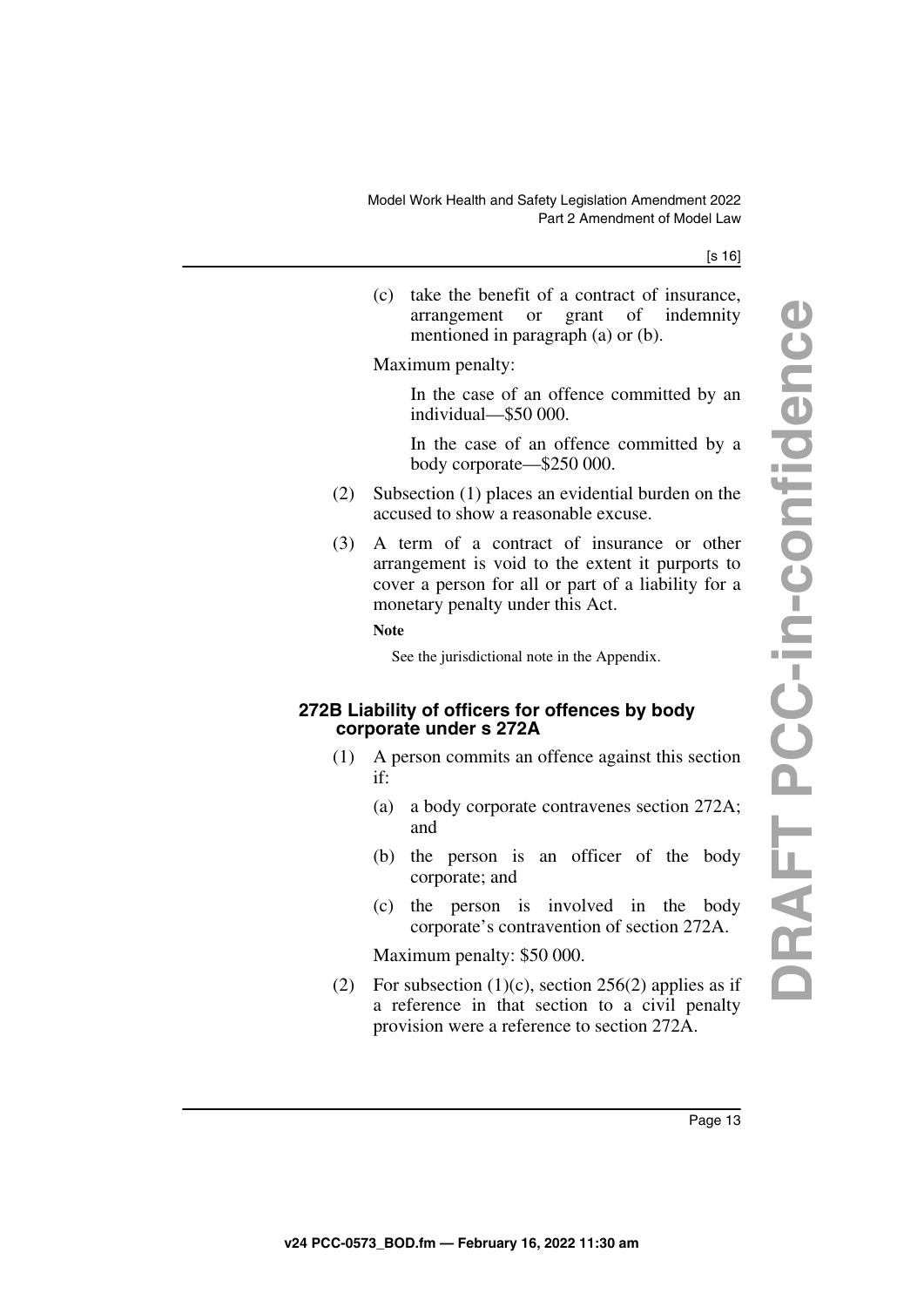[s 17]

## <span id="page-13-0"></span>**17 Amendment of Appendix (Jurisdictional notes)**

<span id="page-13-1"></span>(1) Appendix, in numerical order—

*insert—*

| 31(1)   | A jurisdiction may replace the term<br>'gross negligence' with another<br>term consistent with the law of the<br>jurisdiction.                                                            |
|---------|-------------------------------------------------------------------------------------------------------------------------------------------------------------------------------------------|
| 119     | The Commonwealth may need to<br>provide that 24 hours notice may be<br>required to enter workplaces<br>associated with national security,<br>defence and federal<br>police<br>operations. |
| 272A(3) | Each jurisdiction will need to<br>consider the application of this<br>section to contracts and other<br>arrangements in force when the<br>section commences.                              |

(2) Appendix, entry for section 172, column 2, at the end *insert—*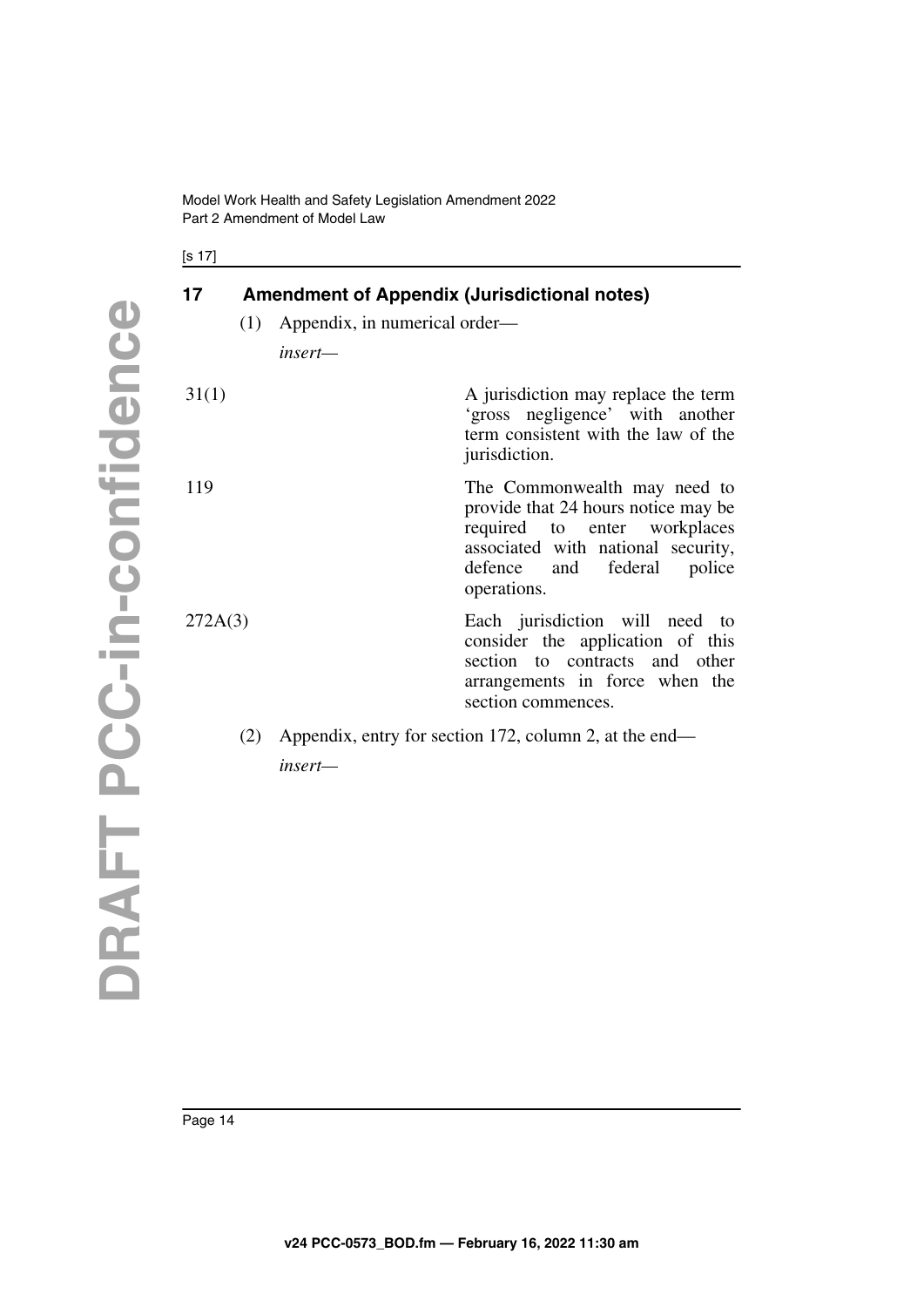#### [s 18]

A requirement to answer a question, or provide information or a document, may be made of a person in another jurisdiction where section 172 of the corresponding WHS law may be different. Section 172(3) is to remove doubt that, if a requirement is made under the WHS law of a jurisdiction, it is section 172 of that WHS law that applies.

<span id="page-14-1"></span>For example, if the regulator in NSW issues a notice under section 155 of the NSW law to a person in the ACT, section 172 of the NSW law applies to the requirement.

## <span id="page-14-0"></span>**Part 3** Amendment of Model **Regulations**

### <span id="page-14-2"></span>**18 Model Regulations amended**

<span id="page-14-3"></span>This part amends the *Model Work Health and Safety Regulations*.

### <span id="page-14-4"></span>**19 Amendment of r 5 (Definitions)**

<span id="page-14-5"></span>Regulation 5(1), in alphabetical order—

*insert—*

*psychosocial hazard*—see regulation 55A. *psychosocial risk*—see regulation 55B.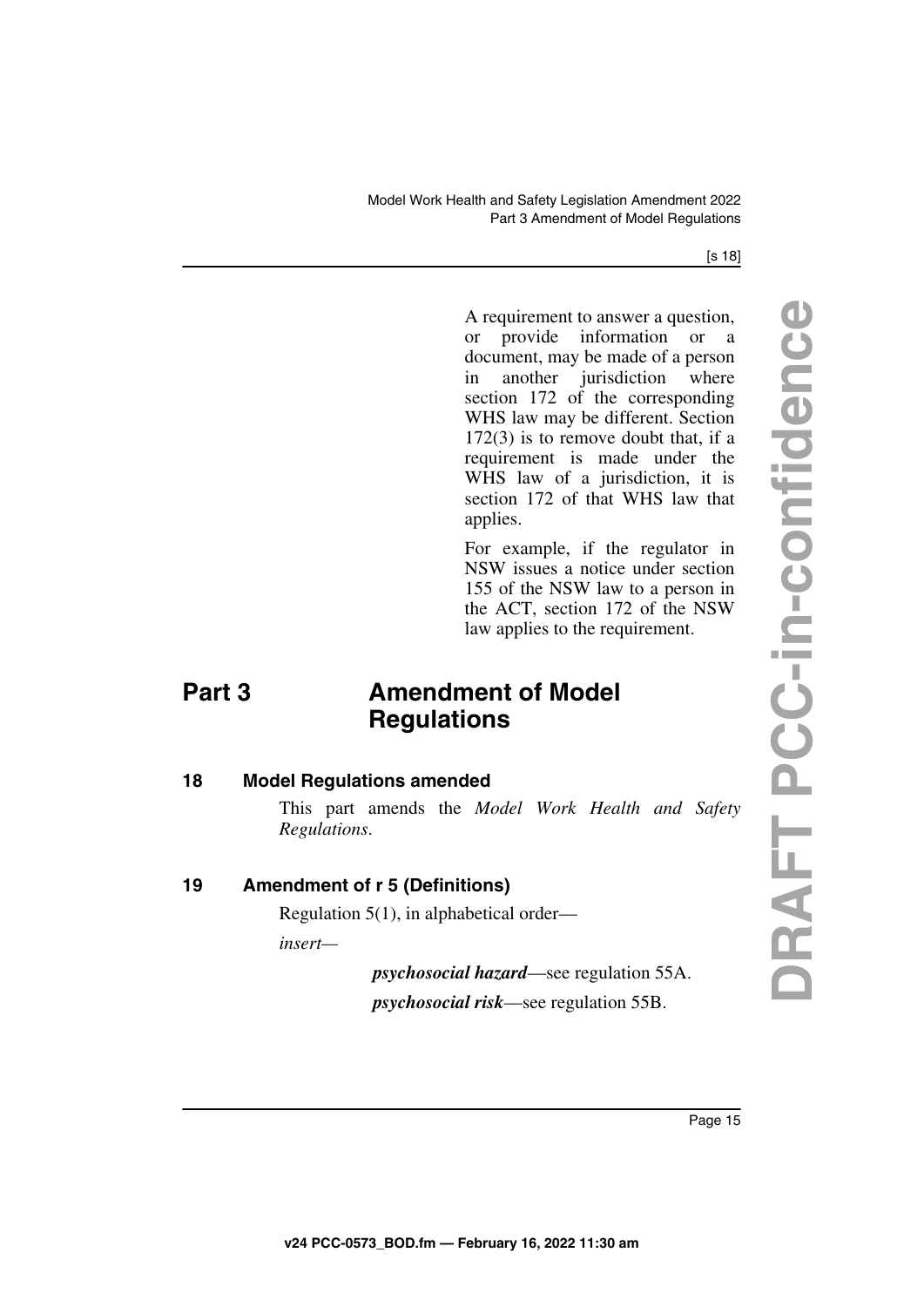[s 20]

### <span id="page-15-0"></span>**20 Amendment of r 15 (References to standards)**

<span id="page-15-1"></span>Regulation 15, note—

*omit, insert—*

**Notes**

1 A person is only required to comply with an Australian Standard or Australian/New Zealand Standard that is applied, adopted or incorporated by, or otherwise referred to in, a regulation to the extent the regulation provides, whether expressly or by necessary implication.

For example, in regulation 5, definition *boiler*, there is an exception in paragraph (e)(iii). The definition does not require a person to comply with AS 2593:2004, but equipment must be certified in compliance with AS 2593:2004 in order to fall within that particular exception.

The reference to an Australian Standard in this case is part of a description of equipment excluded from the definition *boiler*. As a result, the equipment is not covered by particular provisions of these Regulations relating to high risk work.

2 See the jurisdictional note in the Appendix.

### <span id="page-15-3"></span><span id="page-15-2"></span>**21 Amendment of r 28 (Additional requirements—entry under section 117)**

(1) Regulation 28, heading, '**section 117**'—

*omit, insert—*

### **Part 7, Division 2**

(2) Regulation 28, 'section 117 of the Act in relation to an entry under that section'—

*omit, insert—*

section 119 of the Act in relation to an entry under Part 7, Division 2 of the Act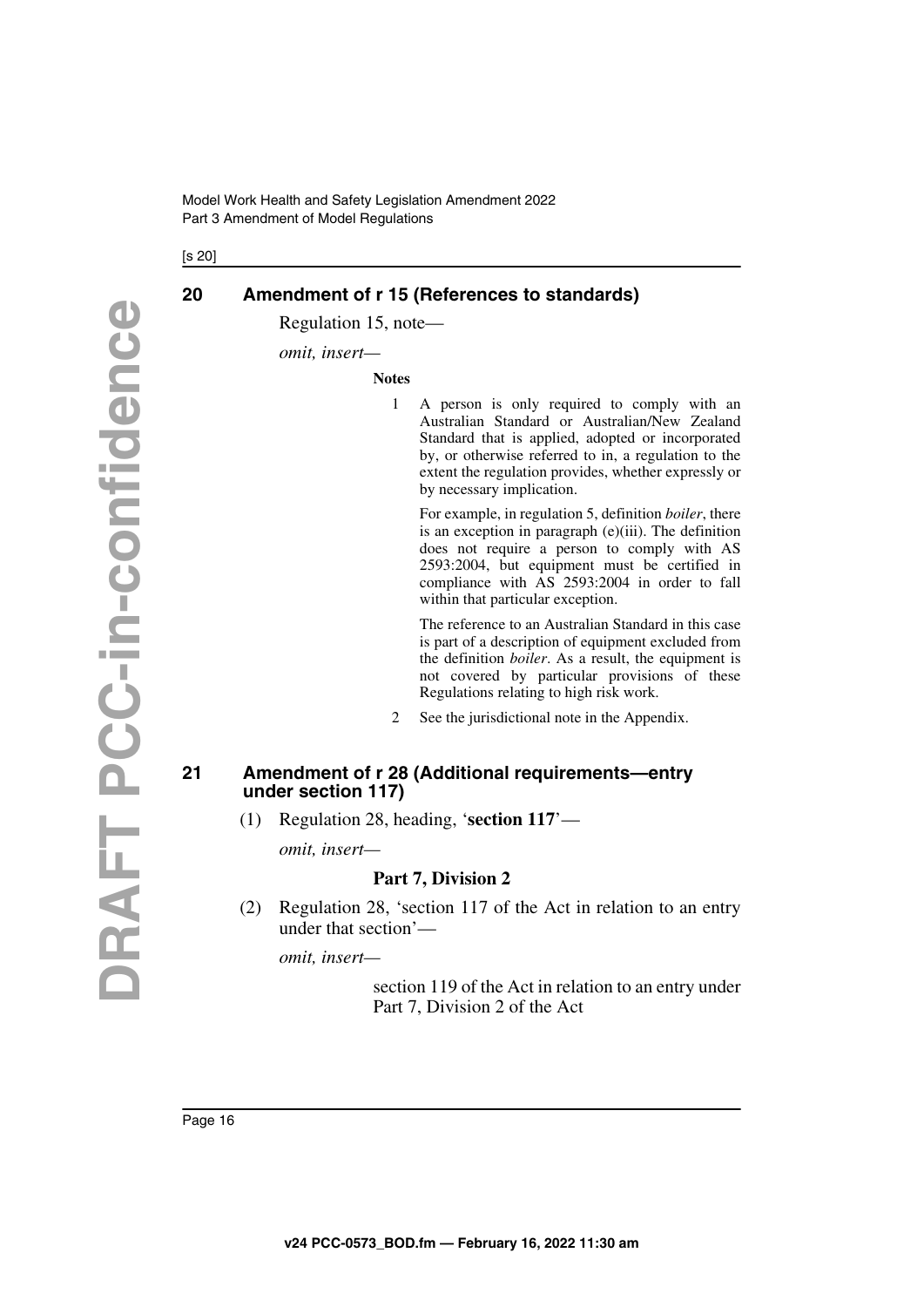#### [s 22]

### <span id="page-16-1"></span><span id="page-16-0"></span>**22 Omission of r 28A (Exemption certificate—entry without notice under section 117)**

Regulation 28A—

<span id="page-16-3"></span>*omit.*

### <span id="page-16-2"></span>**23 Insertion of new ch 3, pt 3.2, div 11**

Part 3.2, after regulation 55—

<span id="page-16-4"></span>*insert—*

### **Division 11 Psychosocial risks**

### <span id="page-16-7"></span><span id="page-16-6"></span>**55A Meaning of** *psychosocial hazard*

<span id="page-16-5"></span>A *psychosocial hazard* is a hazard that:

- (a) arises from, or relates to:
	- (i) the design or management of work; or
	- (ii) a work environment; or
	- (iii) plant at a workplace; or
	- (iv) workplace interactions or behaviours; and
- (b) may cause psychological harm (whether or not it may also cause physical harm).

### <span id="page-16-9"></span><span id="page-16-8"></span>**55B Meaning of** *psychosocial risk*

A *psychosocial risk* is a risk to the health or safety of a worker or other person arising from a psychosocial hazard.

### <span id="page-16-11"></span><span id="page-16-10"></span>**55C Managing psychosocial risks**

A person conducting a business or undertaking must manage psychosocial risks in accordance with Part 3.1 other than regulation 36.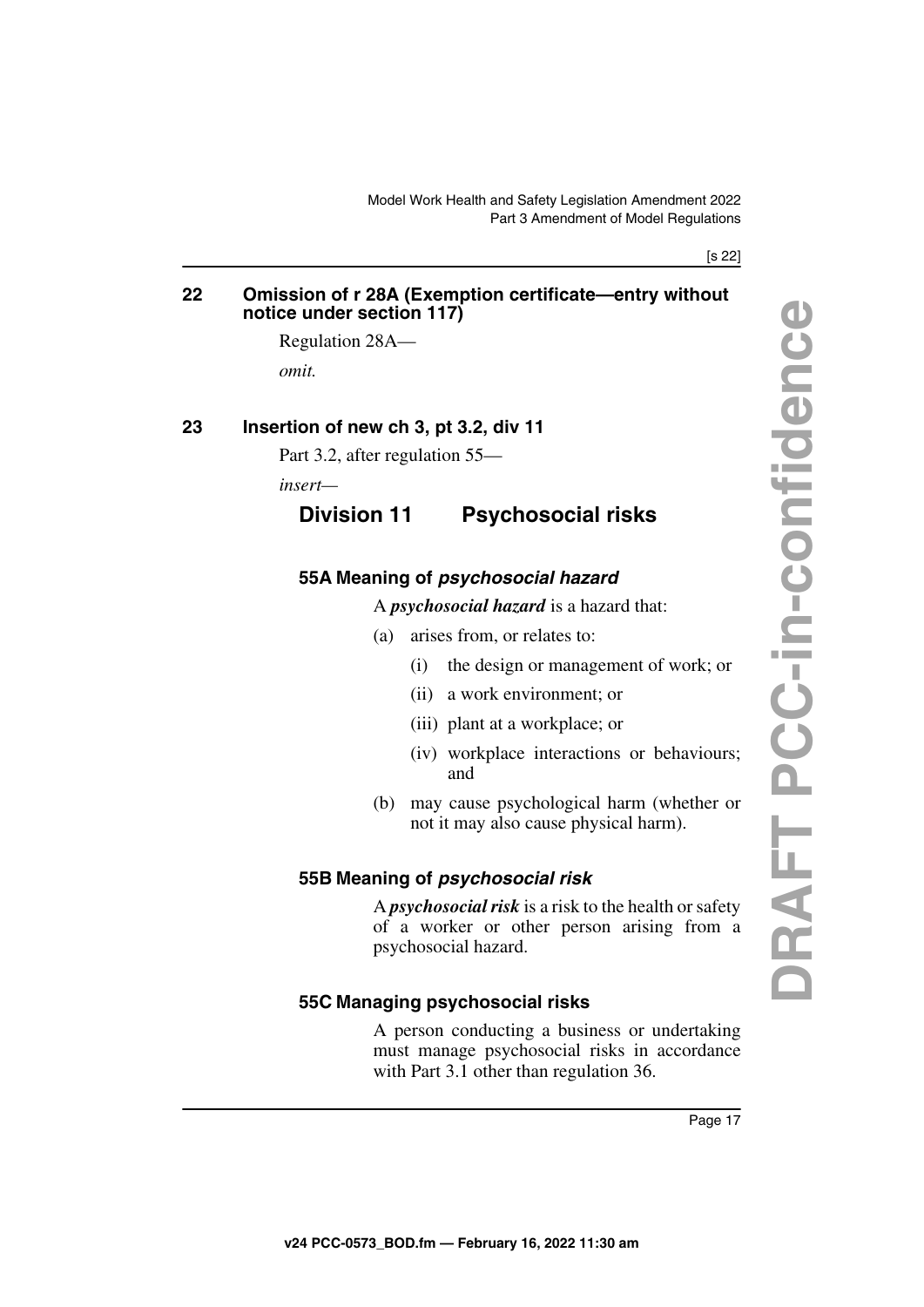[s 23]

### <span id="page-17-1"></span><span id="page-17-0"></span>**55D Control measures**

- (1) A person conducting a business or undertaking must implement control measures:
	- (a) to eliminate psychosocial risks so far as is reasonably practicable; and
	- (b) if it is not reasonably practicable to eliminate psychosocial risks—to minimise the risks so far as is reasonably practicable.
- (2) In determining the control measures to implement, the person must have regard to all relevant matters, including:
	- (a) the duration, frequency and severity of the exposure of workers and other persons to the psychosocial hazards; and
	- (b) how the psychosocial hazards may interact or combine; and
	- (c) the design of work, including job demands and tasks; and
	- (d) the systems of work, including how work is managed, organised and supported; and
	- (e) the design and layout, and environmental conditions, of the workplace, including the provision of:
		- (i) safe means of entering and exiting the workplace; and
		- (ii) facilities for the welfare of workers; and
	- (f) the design and layout, and environmental conditions, of workers' accommodation; and
	- (g) the plant, substances and structures at the workplace; and
	- (h) workplace interactions or behaviours; and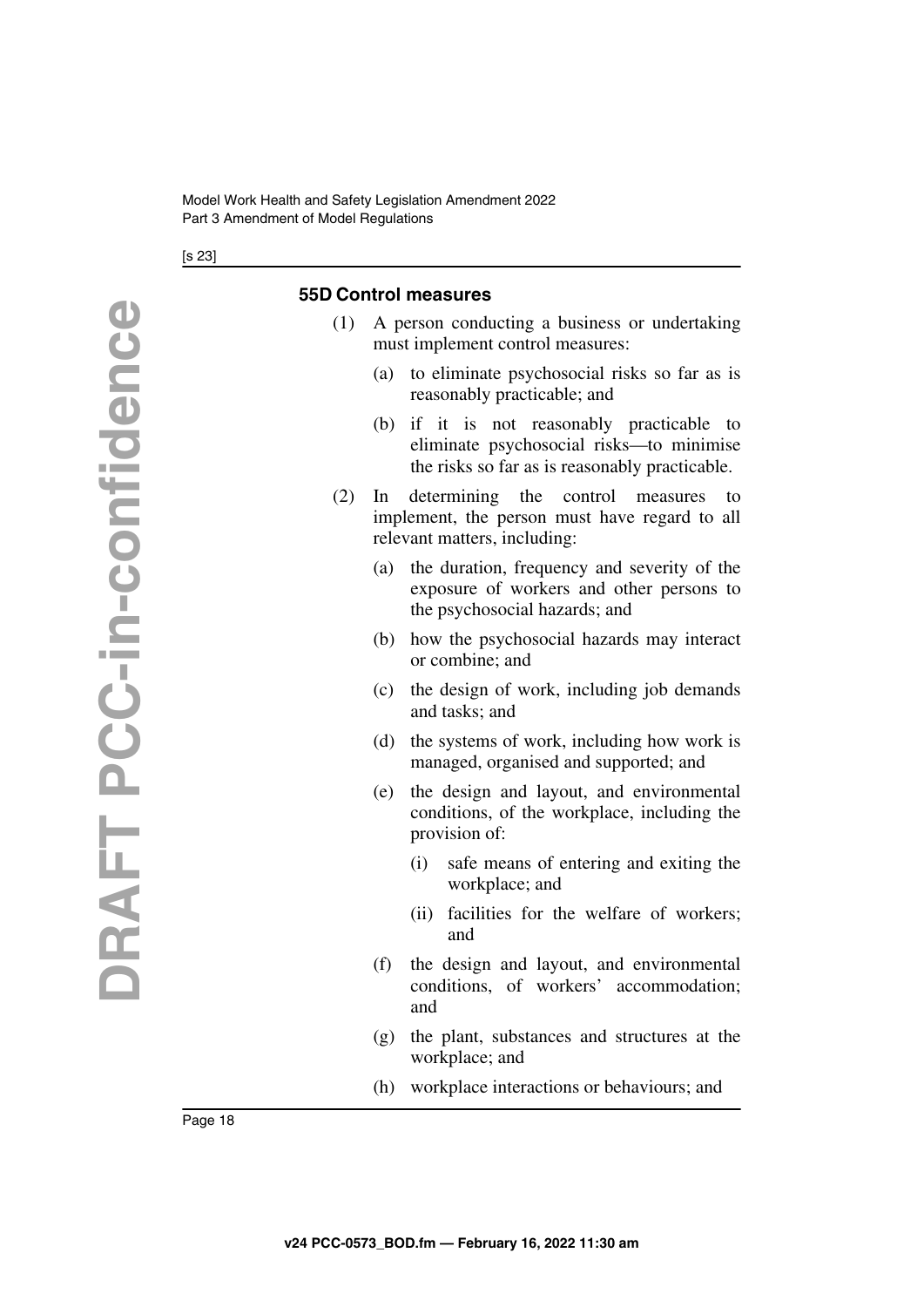#### [s 24]

- (i) the information, training, instruction and supervision provided to workers.
- (3) In this regulation:

*workers' accommodation* means premises to which section 19(4) of the Act applies.

**Note**

WHS Act—section 19 (see regulation 9).

### <span id="page-18-1"></span><span id="page-18-0"></span>**24 Amendment of r 238 (Operation of amusement devices and passenger ropeways)**

Regulation 238, after subregulation (2)—

*insert—*

(3) The reference in subregulation (1) to instruction and training in the proper operation of a device or ropeway includes a reference to instruction and training in carrying out the checks and operation required under subregulation (2)(a) and (b).

### <span id="page-18-3"></span><span id="page-18-2"></span>**25 Amendment of r 242 (Log book and manuals for amusement devices)**

(1) Regulation  $242(1)(a)$ —

*omit, insert—*

- (a) the log book for the amusement device records the details required under subregulation (1A); and
- (2) Regulation 242, after subregulation (1)—

*insert—*

- (1A) The log book for an amusement device must record:
	- (a) for each occasion on which the device is erected, details (including the date) of the erection; and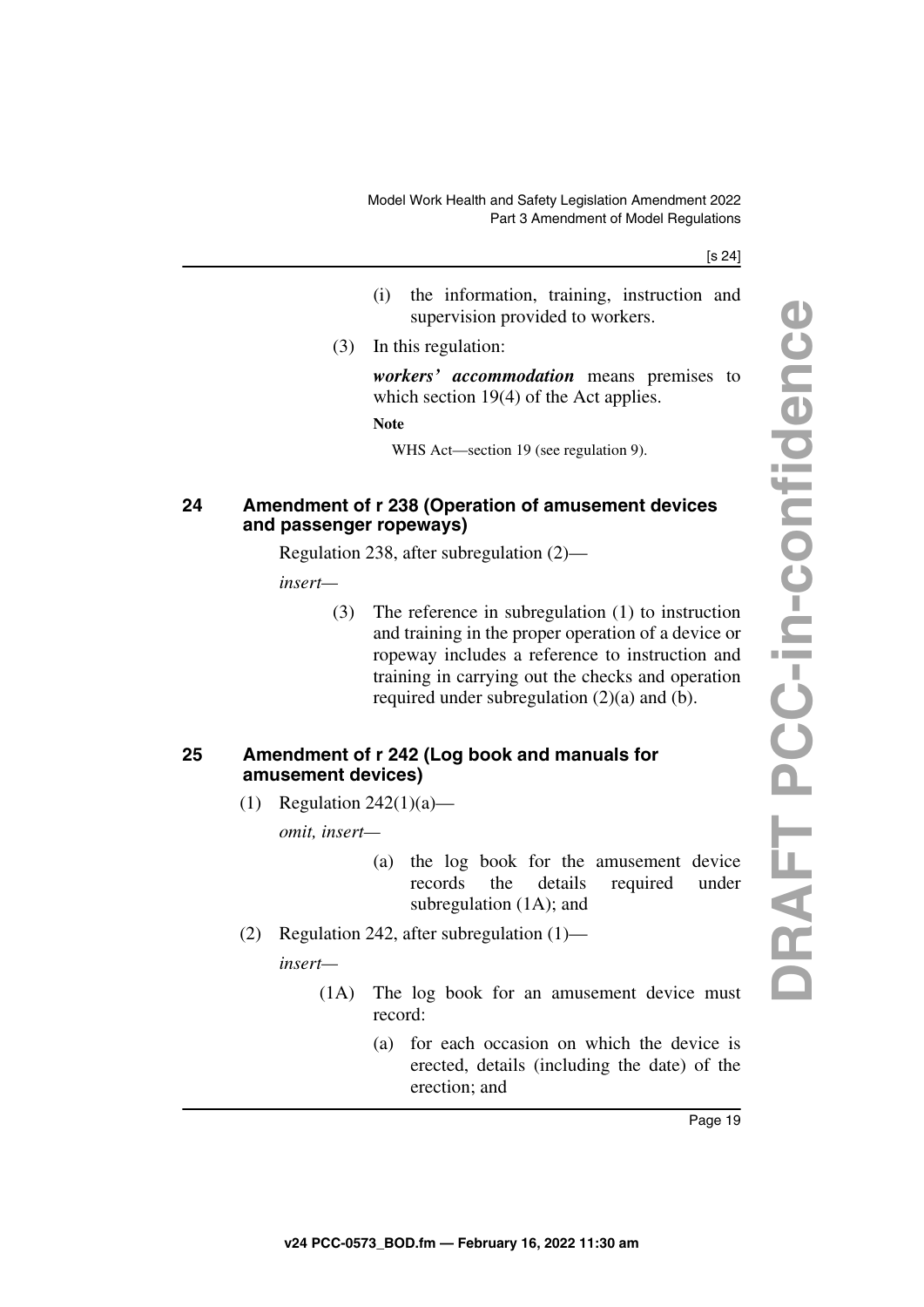[s 25]

- (b) for each occasion on which the device is stored, details of the storage; and
- (c) details of the maintenance of the device; and
- (d) for each day on which the device is operated, the number of hours for which it is operated; and
- (e) the total number of hours for which the device has ever been operated; and
- (f) details of any faults, or other matters relevant to the safety of the device, identified during its operation; and
- (g) the following details for each person who operates the device:
	- (i) the person's name;
	- (ii) whether the person has been provided with instruction and training in the proper operation of the device;
	- (iii) for each occasion on which instruction or training in the proper operation of the device is provided to the person:
		- (A) the date; and
		- (B) a summary of the instruction or training; and
		- (C) the name and qualifications of the instructor or trainer; and
- (h) details of each statutory notice issued in relation to the device, including:
	- (i) the date on which the notice was issued; and
	- (ii) the reasons for issuing the notice; and
	- (iii) any action taken in response to the notice: and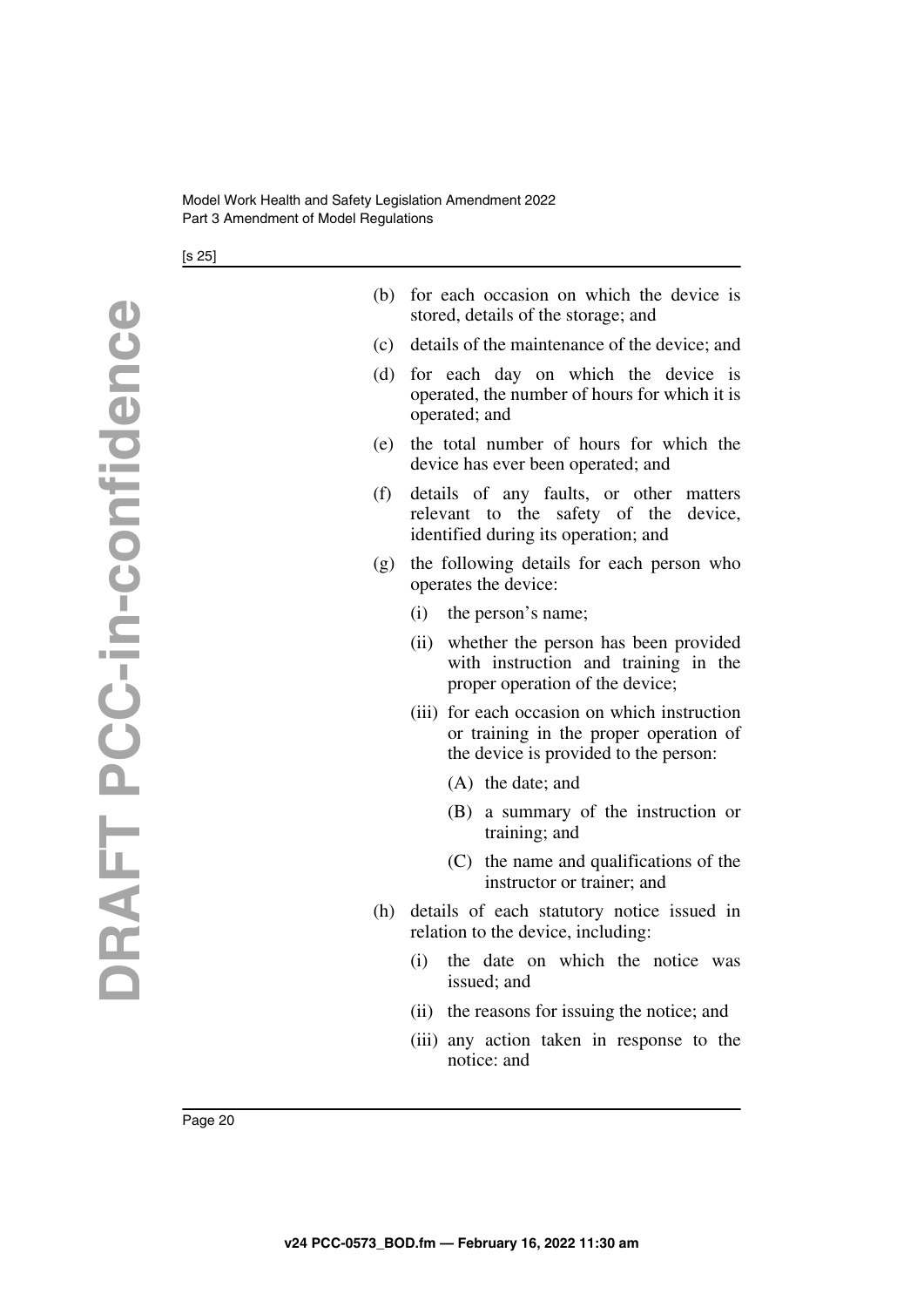#### [s 25]

(iv) for a notice given under a corresponding WHS law—the location of the device when the notice was issued.

### **Note**

#### See also regulation  $238(2)(c)$ .

(3) Regulation  $242(2)(a)$ —

*omit, insert—*

- (a) the log book for the amusement device; and
- (4) Regulation 242, after subregulation (2)—

*insert—*

(3) The person with management or control of an amusement device at a workplace must make the log book for the device available to any person to whom the person relinquishes control of the device.

Maximum penalty:

In the case of an offence committed by an individual—\$1 250.

In the case of an offence committed by a body corporate—\$6 000.

(4) In this regulation:

### *statutory notice* means:

- (a) an improvement notice, prohibition notice or infringement notice; or
- (b) an improvement notice, prohibition notice or infringement notice under a corresponding WHS law.
- (5) Regulation 242, note—

*omit, insert—*

**Note**

See the jurisdictional notes in the Appendix.